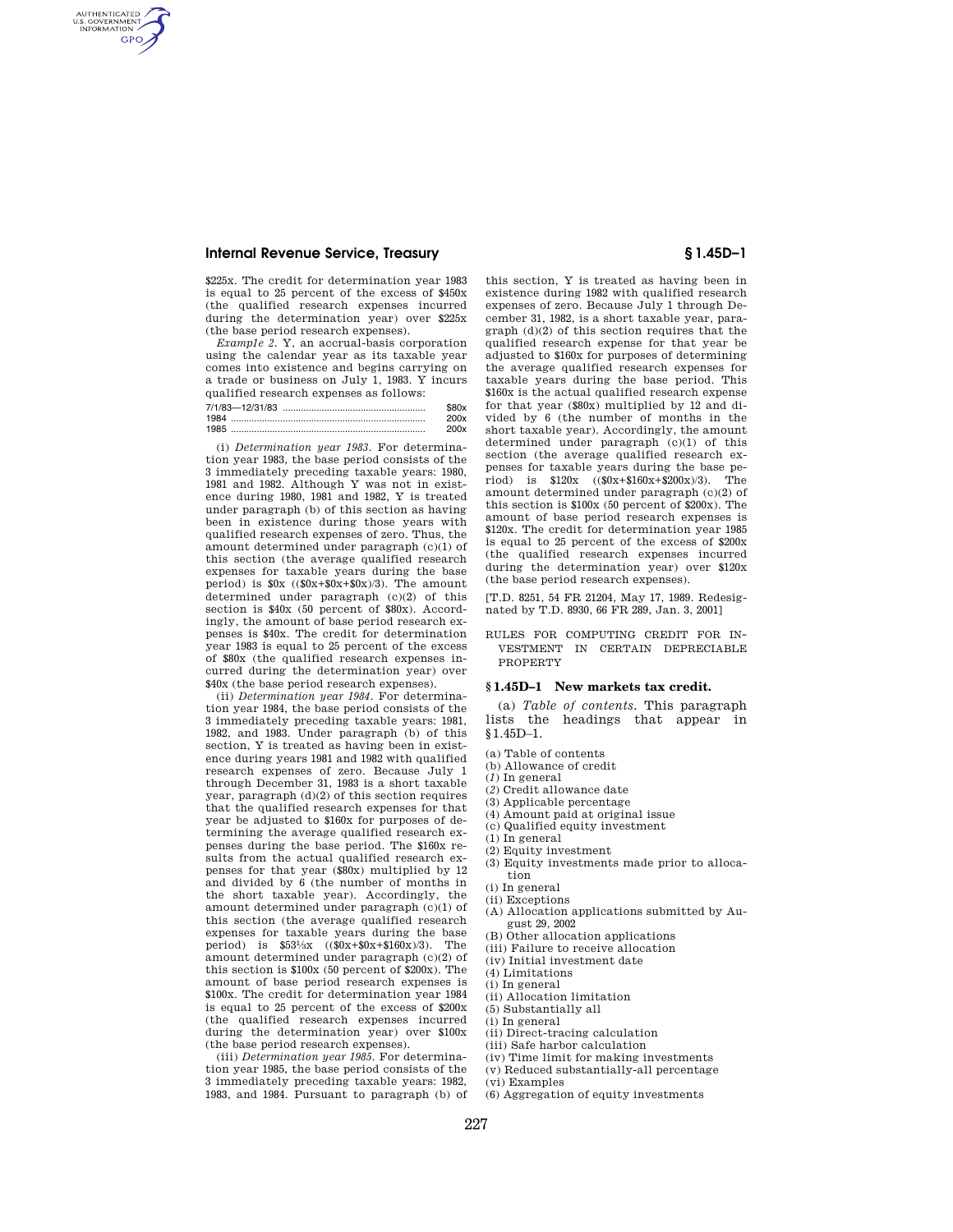- (7) Subsequent purchasers
- (d) Qualified low-income community investments
- (1) In general
- (i) Investment in a qualified active low-income community business
- (ii) Purchase of certain loans from CDEs
- (A) In general
- (B) Certain loans made before CDE certification
- (C) Intermediary CDEs
- (D) Examples
- (iii) Financial counseling and other services
- (iv) Investments in other CDEs
- (A) In general
- (B) Examples
- (2) Payments of, or for, capital, equity or principal
- $\left( \text{i}\right)$  In general
- (ii) Subsequent reinvestments
- (iii) Special rule for loans
- (iv) Example
- (3) Special rule for reserves
- (4) Qualified active low-income community business
- (i) In general
- (A) Gross-income requirement
- (B) Use of tangible property
- (*1*) In general
- (*2*) Example
- (C) Services performed (D) Collectibles
- 
- (E) Nonqualified financial property (1) In general
- (*2*) Construction of real property
- (ii) Proprietorships
- (iii) Portions of business
- (A) In general
- (B) Examples
- (iv) Active conduct of a trade or business
- (A) Special rule
- (B) Example
- (5) Qualified business
- (i) In general
- (ii) Rental of real property
- (iii) Exclusions
- (A) Trades or businesses involving intangibles
- (B) Certain other trades or businesses
- (C) Farming
- (6) Qualifications
- (i) In general
- (ii) Control
- (A) In general
- (B) Definition of control
- (C) Disregard of control
- (7) Financial counseling and other services
- (8) Special rule for certain loans
- (i) In general (ii) Example
- 
- (e) Recapture
- (1) In general
- (2) Recapture event
- (3) Redemption
- (i) Equity investment in a C corporation
- (ii) Equity investment in an S corporation
- (iii) Capital interest in a partnership

## **§ 1.45D–1 26 CFR Ch. I (4–1–09 Edition)**

- (4) Bankruptcy
- (5) Waiver of requirement or extension of time
- (i) In general
- (ii) Manner for requesting a waiver or extension
- (iii) Terms and conditions
- (6) Cure period
- (7) Example
- (f) Basis reduction
- (1) In general
- (2) Adjustment in basis of interest in partnership or S corporation
- (g) Other rules
- (1) Anti-abuse
- (2) Reporting requirements
- (i) Notification by CDE to taxpayer
- (A) Allowance of new markets tax credit
- (B) Recapture event
- 
- (ii) CDE reporting requirements to Secretary
- (iii) Manner of claiming new markets tax credit
- (iv) Reporting recapture tax
- (3) Other Federal tax benefits
- (i) In general
- (ii) Low-income housing credit
- (4) Bankruptcy of CDE
- (h) Effective dates
- (1) In general
- (2) Exception

(b) *Allowance of credit*—(1) *In general.*  For purposes of the general business credit under section 38, a taxpayer holding a qualified equity investment on a credit allowance date which occurs during the taxable year may claim the new markets tax credit determined under section 45D and this section for such taxable year in an amount equal to the applicable percentage of the amount paid to a qualified community development entity (CDE) for such investment at its original issue. *Qualified equity investment* is defined in paragraph (c) of this section. *Credit allowance date* is defined in paragraph (b)(2) of this section. *Applicable percentage* is defined in paragraph (b)(3) of this section. A *CDE* is a qualified community development entity as defined in section 45D(c). The amount paid at original issue is determined under paragraph (b)(4) of this section.

(2) *Credit allowance date.* The term *credit allowance date* means, with respect to any qualified equity investment—

(i) The date on which the investment is initially made; and

(ii) Each of the 6 anniversary dates of such date thereafter.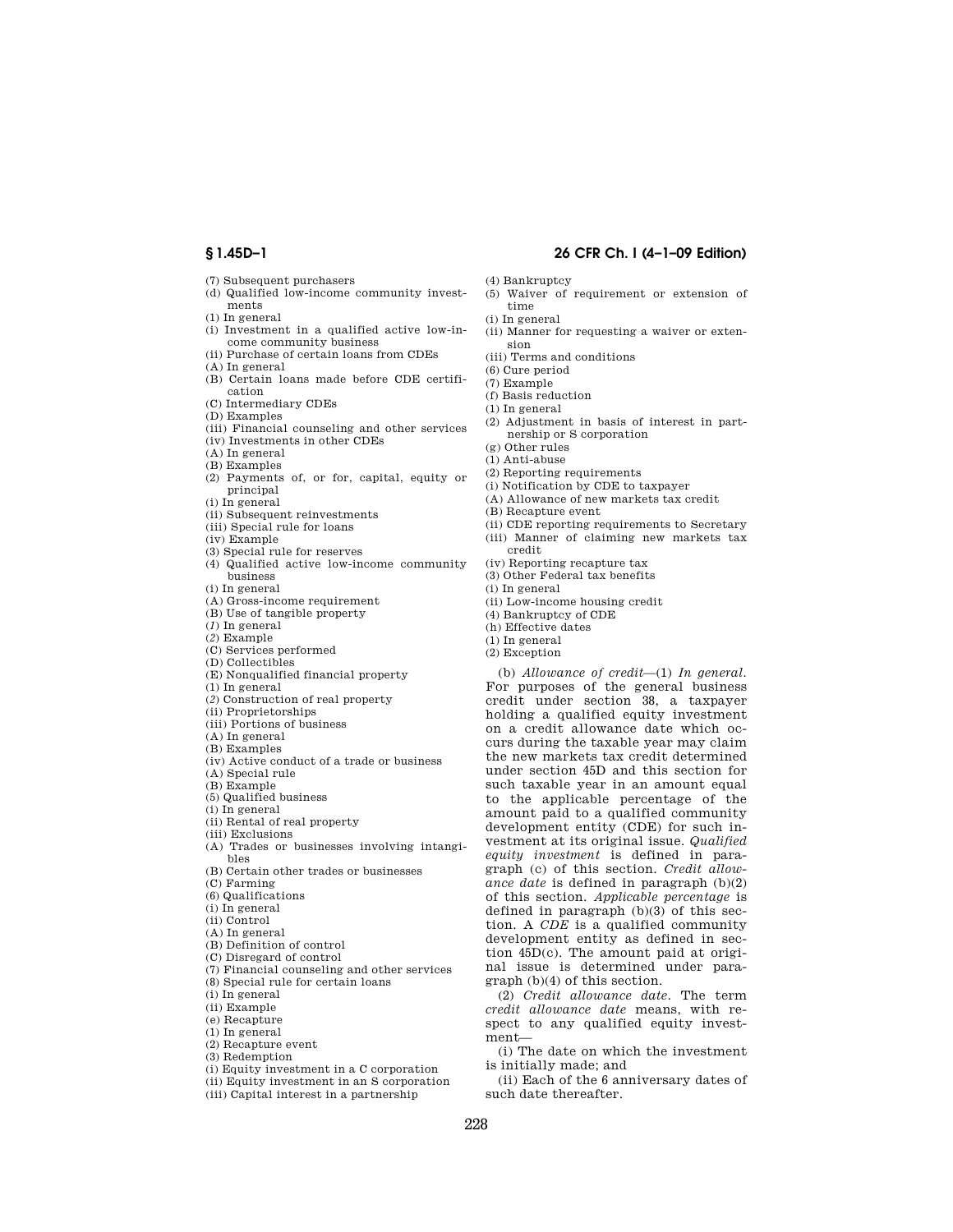(3) *Applicable percentage.* The *applicable percentage* is 5 percent for the first 3 credit allowance dates and 6 percent for the other 4 credit allowance dates.

(4) *Amount paid at original issue.* The amount paid to the CDE for a qualified equity investment at its original issue consists of all amounts paid by the taxpayer to, or on behalf of, the CDE (including any underwriter's fees) to purchase the investment at its original issue.

(c) *Qualified equity investment*—(1) *In general.* The term *qualified equity investment* means any equity investment (as defined in paragraph (c)(2) of this section) in a CDE if—

(i) The investment is acquired by the taxpayer at its original issue (directly or through an underwriter) solely in exchange for cash;

(ii) Substantially all (as defined in paragraph (c)(5) of this section) of such cash is used by the CDE to make qualified low-income community investments (as defined in paragraph  $(d)(1)$  of this section); and

(iii) The investment is designated for purposes of section 45D and this section by the CDE on its books and records using any reasonable method.

(2) *Equity investment.* The term *equity investment* means any stock (other than nonqualified preferred stock as defined in section  $351(g)(2)$  in an entity that is a corporation for Federal tax purposes and any capital interest in an entity that is a partnership for Federal tax purposes. See §§301.7701–1 through 301.7701–3 of this chapter for rules governing when a business entity, such as a business trust or limited liability company, is classified as a corporation or a partnership for Federal tax purposes.

(3) *Equity investments made prior to allocation*—(i) *In general.* Except as provided in paragraph (c)(3)(ii) of this section, an equity investment in an entity is not eligible to be designated as a qualified equity investment if it is made before the entity enters into an allocation agreement with the Secretary. An *allocation agreement* is an agreement between the Secretary and a CDE relating to a new markets tax<br>credit allocation under section allocation under section 45D(f)(2).

(ii) *Exceptions.* Notwithstanding paragraph  $(c)(3)(i)$  of this section, an equity investment in an entity is eligible to be designated as a qualified equity investment under paragraph (c)(1)(iii) of this section if—

(A) *Allocation applications submitted by August 29, 2002.* (*1*) The equity investment is made on or after April 20, 2001;

(*2*) The designation of the equity investment as a qualified equity investment is made for a credit allocation received pursuant to an allocation application submitted to the Secretary no later than August 29, 2002; and

(*3*) The equity investment otherwise satisfies the requirements of section 45D and this section; or

(B) *Other allocation applications.* (*1*) The equity investment is made on or after the date the Secretary publishes a Notice of Allocation Availability (NOAA) in the FEDERAL REGISTER;

(*2*) The designation of the equity investment as a qualified equity investment is made for a credit allocation received pursuant to an allocation application submitted to the Secretary under that NOAA; and

(*3*) The equity investment otherwise satisfies the requirements of section 45D and this section.

(iii) *Failure to receive allocation.* For purposes of paragraph  $(c)(3)(ii)(A)$  of this section, if the entity in which the equity investment is made does not receive an allocation pursuant to an allocation application submitted no later than August 29, 2002, the equity investment will not be eligible to be designated as a qualified equity investment. For purposes of paragraph  $(c)(3)(ii)(B)$  of this section, if the entity in which the equity investment is made does not receive an allocation under the NOAA described in paragraph  $(c)(3)(ii)(B)(1)$  of this section, the equity investment will not be eligible to be designated as a qualified equity investment.

(iv) *Initial investment date.* If an equity investment is designated as a qualified equity investment in accordance with paragraph  $(c)(3)(ii)$  of this section, the investment is treated as initially made on the effective date of the allocation agreement between the CDE and the Secretary.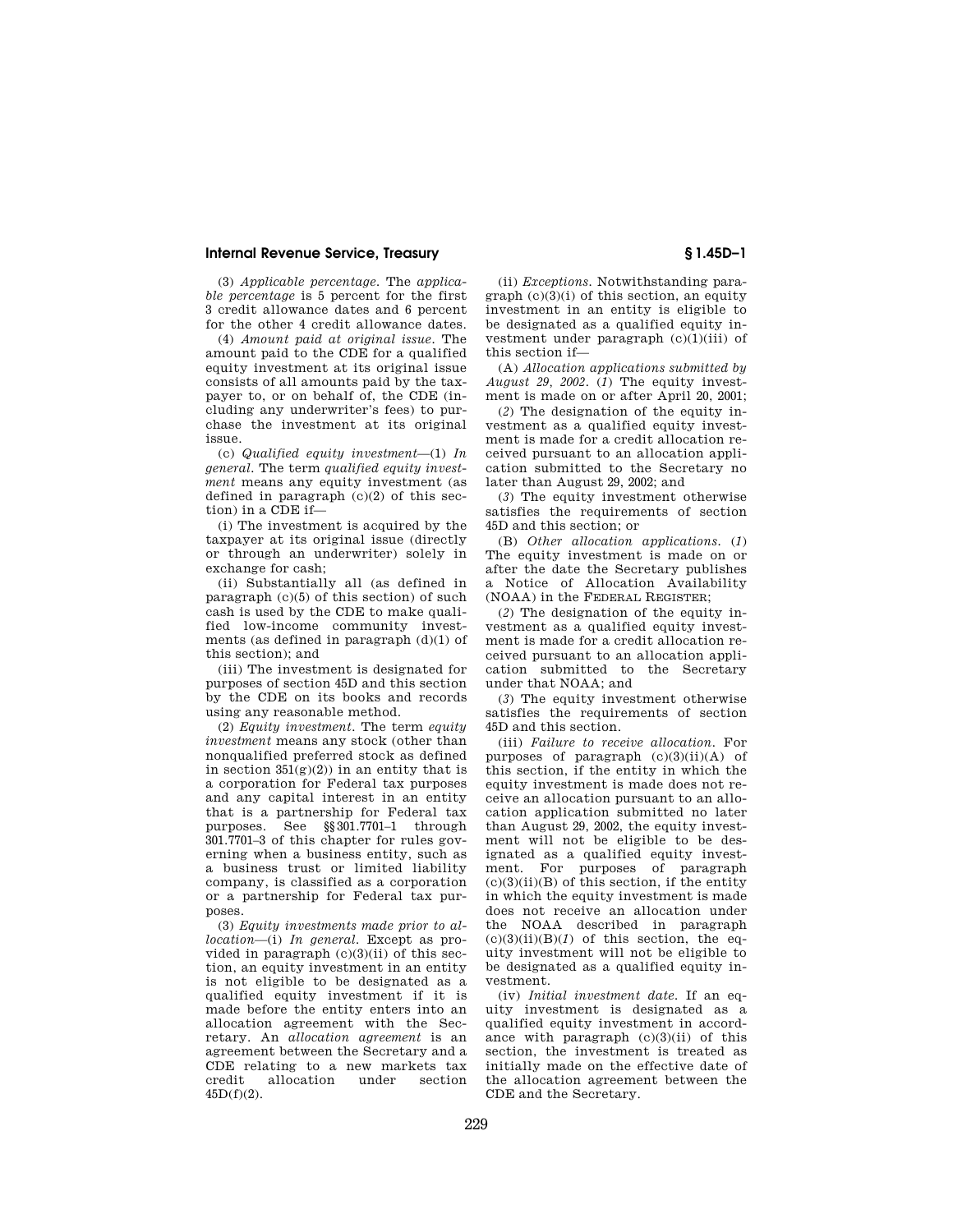(4) *Limitations*—(i) *In general.* The term *qualified equity investment* does not include—

(A) Any equity investment issued by a CDE more than 5 years after the date the CDE enters into an allocation agreement (as defined in paragraph  $(c)(3)(i)$  of this section) with the Secretary; and

(B) Any equity investment by a CDE in another CDE, if the CDE making the investment has received an allocation under section 45D(f)(2).

(ii) *Allocation limitation.* The maximum amount of equity investments issued by a CDE that may be designated under paragraph (c)(1)(iii) of this section by the CDE may not exceed the portion of the limitation amount allocated to the CDE by the Secretary under section 45D(f)(2).

(5) *Substantially all*—(i) *In general.* Except as provided in paragraph  $(c)(5)(v)$ of this section, the term *substantially all* means at least 85 percent. The substantially-all requirement must be satisfied for each annual period in the 7 year credit period using either the direct-tracing calculation under paragraph  $(c)(5)(ii)$  of this section, or the safe harbor calculation under paragraph (c)(5)(iii) of this section. For the first annual period, the substantiallyall requirement is treated as satisfied if either the direct-tracing calculation under paragraph  $(c)(5)(ii)$  of this section, or the safe-harbor calculation under paragraph  $(c)(5)(iii)$  of this section, is performed on a single testing date and the result of the calculation is at least 85 percent. For each annual period other than the first annual period, the substantially-all requirement is treated as satisfied if either the directtracing calculation under paragraph  $(c)(5)(ii)$  of this section, or the safe harbor calculation under paragraph  $(c)(5)(iii)$  of this section, is performed every six months and the average of the two calculations for the annual period is at least 85 percent. For example, the CDE may choose the same two testing dates for all qualified equity investments regardless of the date each qualified equity investment was initially made under paragraph (b)(2)(i) of this section, provided the testing dates are six months apart. The use of the direct-tracing calculation under para-

**§ 1.45D–1 26 CFR Ch. I (4–1–09 Edition)** 

graph (c)(5)(ii) of this section (or the safe harbor calculation under paragraph  $(c)(5)(iii)$  of this section) for an annual period does not preclude the use of the safe harbor calculation under paragraph  $(c)(5)(iii)$  of this section (or the direct-tracing calculation under paragraph  $(c)(5)(ii)$  of this section) for another annual period, provided that a CDE that switches to a direct-tracing calculation must substantiate that the taxpayer's investment is directly traceable to qualified low-income community investments from the time of the CDE's initial investment in a qualified low-income community investment. For purposes of this paragraph (c)(5)(i), the *7-year credit period* means the period of 7 years beginning on the date the qualified equity investment is initially made. See paragraph (c)(6) of this section for circumstances in which a CDE may treat more than one equity investment as a single qualified equity investment.

(ii) *Direct-tracing calculation.* The substantially-all requirement is satisfied if at least 85 percent of the taxpayer's investment is directly traceable to qualified low-income community investments as defined in paragraph (d)(1) of this section. The direct-tracing calculation is a fraction the numerator of which is the CDE's aggregate cost basis determined under section 1012 in all of the qualified low-income community investments that are directly traceable to the taxpayer's cash investment, and the denominator of which is the amount of the taxpayer's cash investment under paragraph (b)(4) of this section. For purposes of this paragraph  $(c)(5)(ii)$ , cost basis includes the cost basis of any qualified low-income community investment that becomes worthless. *See* paragraph (d)(2) of this section for the treatment of amounts received by a CDE in payment of, or for, capital, equity or principal with respect to a qualified low-income community investment.

(iii) *Safe harbor calculation.* The substantially-all requirement is satisfied if at least 85 percent of the aggregate gross assets of the CDE are invested in qualified low-income community investments as defined in paragraph  $(d)(1)$  of this section. The safe harbor calculation is a fraction the numerator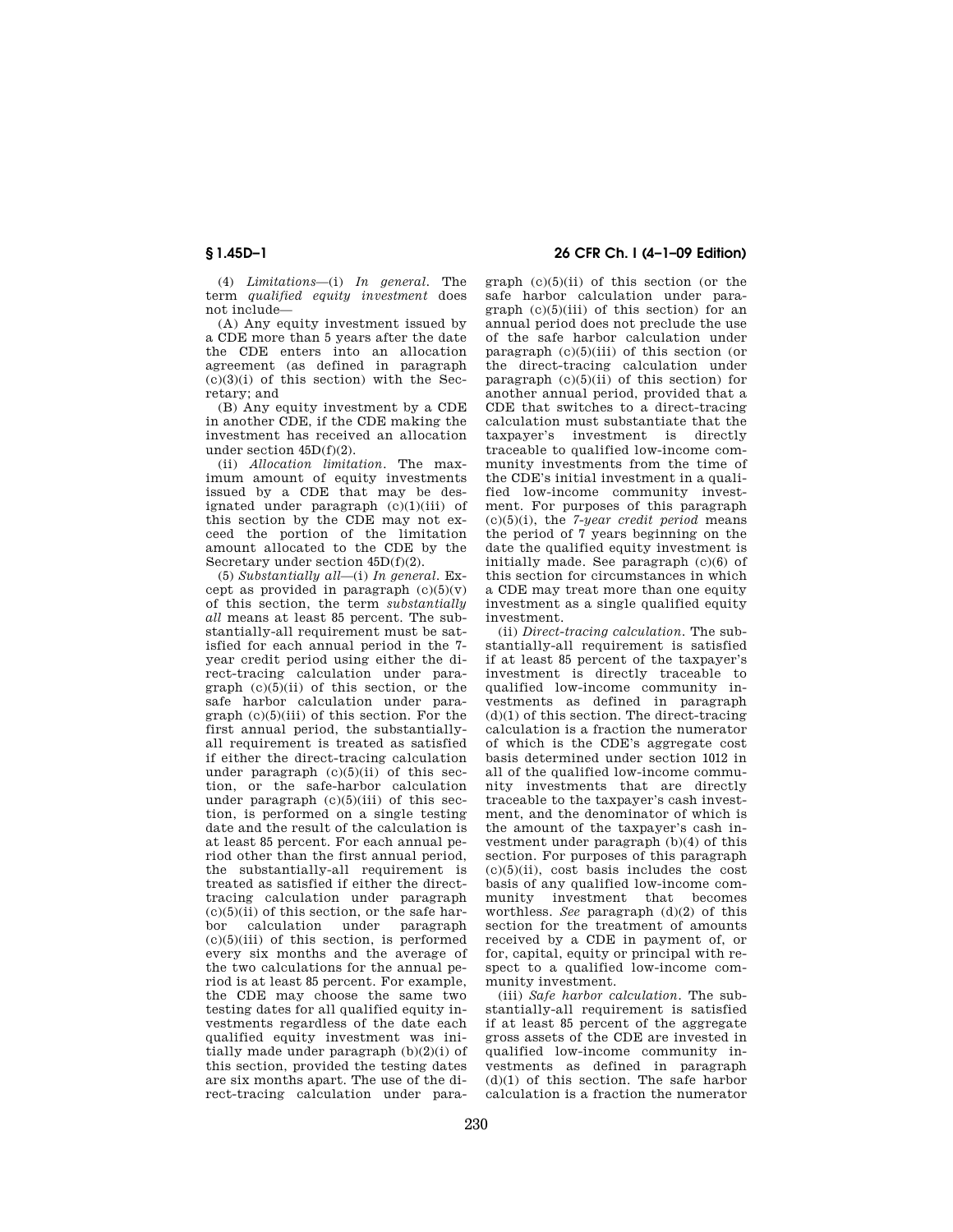of which is the CDE's aggregate cost basis determined under section 1012 in all of its qualified low-income community investments, and the denominator of which is the CDE's aggregate cost basis determined under section 1012 in all of its assets. For purposes of this paragraph (c)(5)(iii), cost basis includes the cost basis of any qualified low-income community investment that becomes worthless. *See* paragraph (d)(2) of this section for the treatment of amounts received by a CDE in payment of, or for, capital, equity or principal with respect to a qualified low-income community investment.

(iv) *Time limit for making investments.*  The taxpayer's cash investment received by a CDE is treated as invested in a qualified low-income community investment as defined in paragraph  $(d)(1)$  of this section only to the extent that the cash is so invested within the 12-month period beginning on the date the cash is paid by the taxpayer (directly or through an underwriter) to the CDE.

(v) *Reduced substantially-all percentage.* For purposes of the substantiallyall requirement (including the directtracing calculation under paragraph  $(c)(5)(ii)$  of this section and the safe harbor calculation under paragraph  $(c)(5)(iii)$  of this section), 85 percent is reduced to 75 percent for the seventh year of the 7-year credit period (as defined in paragraph  $(c)(5)(i)$  of this section).

(vi) *Examples.* The following examples illustrate an application of this para $graph (c)(5)$ :

*Example 1.* X is a partnership and a CDE that has received a \$1 million new markets tax credit allocation from the Secretary. On September 1, 2004, X uses a line of credit from a bank to fund a \$1 million loan to Y. The loan is a qualified low-income community investment under paragraph (d)(1) of this section. On September 5, 2004, A pays \$1 million to acquire a capital interest in X. X uses the proceeds of A's equity investment to pay off the \$1 million line of credit that was used to fund the loan to Y. X's aggregate gross assets consist of the \$1 million loan to Y and \$100,000 in other assets. A's equity investment in X does not satisfy the substantially-all requirement under paragraph  $(c)(5)(i)$  of this section using the direct-tracing calculation under paragraph (c)(5)(ii) of this section because the cash from A's equity investment is not used to make X's loan to

Y. However, A's equity investment in X satisfies the substantially-all requirement using the safe harbor calculation under paragraph (c)(5)(iii) of this section because at least 85 percent of X's aggregate gross assets are invested in qualified low-income community investments.

*Example 2.* X is a partnership and a CDE that has received a new markets tax credit allocation from the Secretary. On August 1, 2004, A pays \$100,000 for a capital interest in X. On August 5, 2004, X uses the proceeds of A's equity investment to make an equity investment in Y. X controls Y within the meaning of paragraph  $(d)(6)(ii)(B)$  of this section. For the annual period ending July 31, 2005, Y is a qualified active low-income community business (as defined in paragraph  $(d)(4)$  of this section). Thus, for that period, A's equity investment satisfies the substantially-all requirement under paragraph  $(c)(5)(i)$  of this section using the direct-tracing calculation under paragraph (c)(5)(ii) of this section. For the annual period ending July 31, 2006, Y no longer is a qualified active low-income community business. Thus, for that period, A's equity investment does not satisfy the substantially-all requirement using the direct-tracing calculation. However, during the entire annual period ending July 31, 2006, X's remaining assets are invested in qualified low-income community investments with an aggregate cost basis of \$900,000. Consequently, for the annual period ending July 31, 2006, at least 85 percent of X's aggregate gross assets are invested in qualified low-income community investments. Thus, for the annual period ending July 31, 2006, A's equity investment satisfies the substantially-all requirement using the safe harbor calculation under paragraph (c)(5)(iii) of this section.

*Example 3.* X is a partnership and a CDE that has received a new markets tax credit allocation from the Secretary. On August 1, 2004, A and B each pay \$100,000 for a capital interest in X. X does not treat A's and B's equity investments as one qualified equity investment under paragraph (c)(6) of this section. On September 1, 2004, X uses the proceeds of A's equity investment to make an equity investment in Y and X uses the proceeds of B's equity investment to make an equity investment in Z. X has no assets other than its investments in Y and Z. X controls Y and Z within the meaning of para $graph (d)(6)(ii)(B)$  of this section. For the annual period ending July 31, 2005, Y and Z are qualified active low-income community businesses (as defined in paragraph (d)(4) of this section). Thus, for the annual period ending July 31, 2005, A's and B's equity investments satisfy the substantially-all requirement under paragraph  $(c)(5)(i)$  of this section using either the direct-tracing calculation under paragraph  $(c)(5)(ii)$  of this section or the safe harbor calculation under paragraph (c)(5)(iii)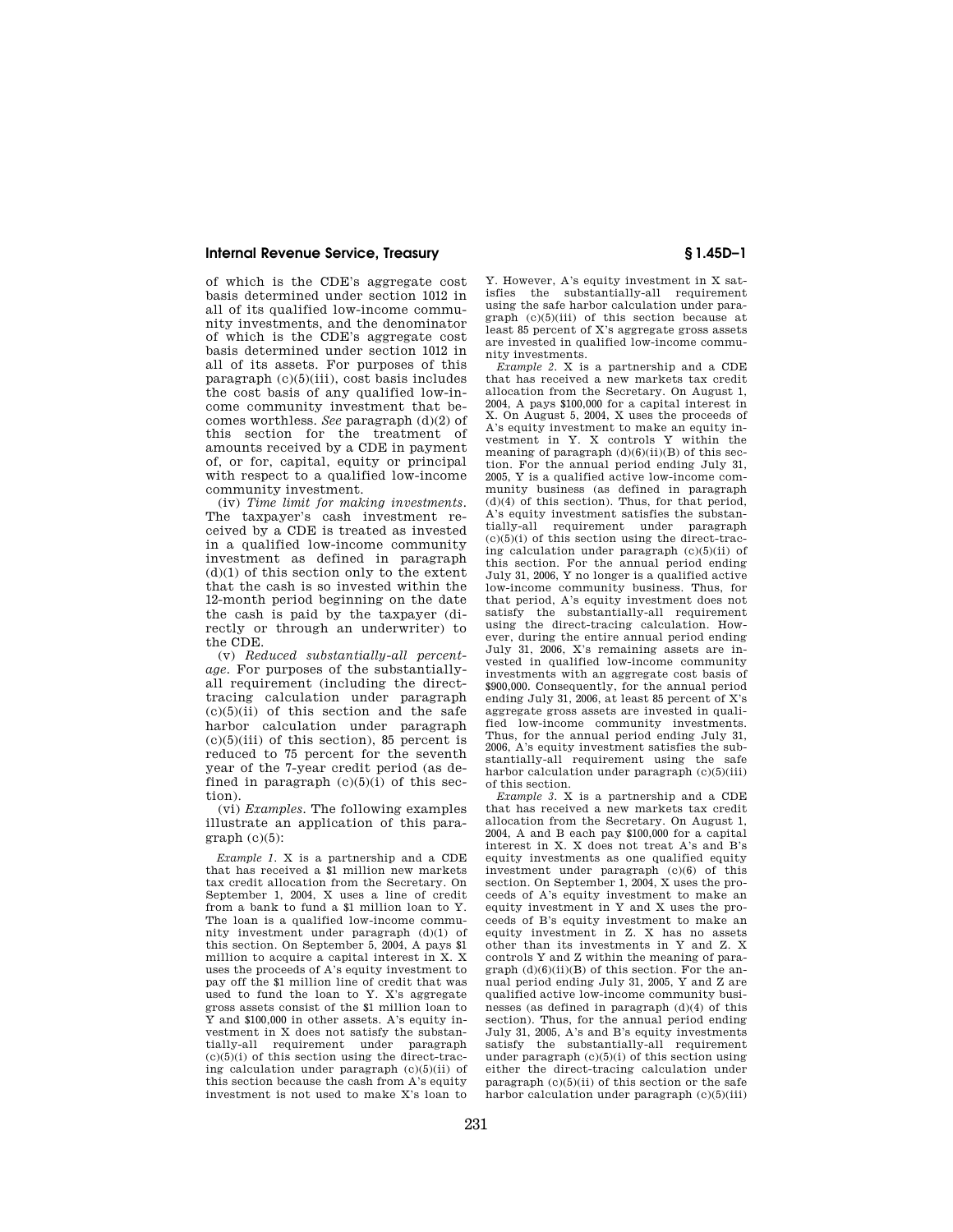of this section. For the annual period ending July 31, 2006, Y, but not Z, is a qualified active low-income community business. Thus, for the annual period ending July 31, 2006—

(1) X does not satisfy the substantially-all requirement using the safe harbor calculation under paragraph  $(c)(5)(iii)$  of this section;

(2) A's equity investment satisfies the substantially-all requirement using the directtracing calculation because A's equity investment is directly traceable to Y; and

(3) B's equity investment does not satisfy the substantially-all requirement because B's equity investment is traceable to Z.

*Example 4.* X is a partnership and a CDE that has received a new markets tax credit allocation from the Secretary. On November 1, 2004, A pays \$100,000 for a capital interest in X. On December 1, 2004, B pays \$100,000 for a capital interest in X. On December 31, 2004, X uses \$85,000 from A's equity investment and \$85,000 from B's equity investment to make a \$170,000 equity investment in Y, a qualified active low-income community business (as defined in paragraph (d)(4) of this section). X has no assets other than its investment in Y. X determines whether A's and B's equity investments satisfy the substantially-all requirement under paragraph  $(c)(5)(i)$  of this section on December 31, 2004. The calculation for A's and B's equity investments is 85 percent using either the direct-tracing calculation under paragraph (c)(5)(ii) of this section or the safe harbor calculation under paragraph (c)(5)(iii) of this section. Therefore, for the annual periods ending October 31, 2005, and November 30, 2005, A's and B's equity investments, respectively, satisfy the substantially-all requirement under paragraph (c)(5)(i) of this section. For the subsequent annual period, X performs its calculations on December 31, 2005, and June 30, 2006. The average of the two calculations on December 31, 2005, and June 30, 2006, is 85 percent using either the direct-tracing calculation under paragraph  $(c)(5)(ii)$  of this section or the safe harbor calculation under paragraph (c)(5)(iii) of this section. Therefore, for the annual periods ending October 31, 2006, and November 30, 2006, A's and B's equity investments, respectively, satisfy the substantially-all requirement under paragraph  $(c)(5)(i)$  of this section.

(6) *Aggregation of equity investments.* A CDE may treat any qualified equity investments issued on the same day as one qualified equity investment. If a CDE aggregates equity investments under this paragraph (c)(6), the rules in this section shall be construed in a manner consistent with that treatment.

# **§ 1.45D–1 26 CFR Ch. I (4–1–09 Edition)**

(7) *Subsequent purchasers.* A qualified equity investment includes any equity investment that would (but for paragraph  $(c)(1)(i)$  of this section) be a qualified equity investment in the hands of the taxpayer if the investment was a qualified equity investment in the hands of a prior holder.

(d) *Qualified low-income community investments*—(1) *In general.* The term *qualified low-income community investment* means any of the following:

(i) *Investment in a qualified active lowincome community business.* Any capital or equity investment in, or loan to, any qualified active low-income community business (as defined in paragraph (d)(4) of this section).

(ii) *Purchase of certain loans from CDEs*—(A) *In general.* The purchase by a CDE (the ultimate CDE) from another CDE (whether or not that CDE has received an allocation from the Secretary under section  $45D(f)(2)$  of any loan made by such entity that is a qualified low-income community investment. A loan purchased by the ultimate CDE from another CDE is a qualified low-income community investment if it qualifies as a qualified low-income community investment either—

(*1*) At the time the loan was made; or (*2*) At the time the ultimate CDE purchases the loan.

(B) *Certain loans made before CDE certification.* For purposes of paragraph  $(d)(1)(ii)(A)$  of this section, a loan by an entity is treated as made by a CDE, notwithstanding that the entity was not a CDE at the time it made the loan, if the entity is a CDE at the time it sells the loan.

(C) *Intermediary CDEs.* For purposes of paragraph  $(d)(1)(ii)(A)$  of this section, the purchase of a loan by the ultimate CDE from a CDE that did not make the loan (the second CDE) is treated as a purchase of the loan by the ultimate CDE from the CDE that made the loan (the originating CDE) if—

(*1*) The second CDE purchased the loan from the originating CDE (or from another CDE); and

(*2*) Each entity that sold the loan was a CDE at the time it sold the loan.

(D) *Examples.* The following examples illustrate an application of this para $graph$  (d)(1)(ii):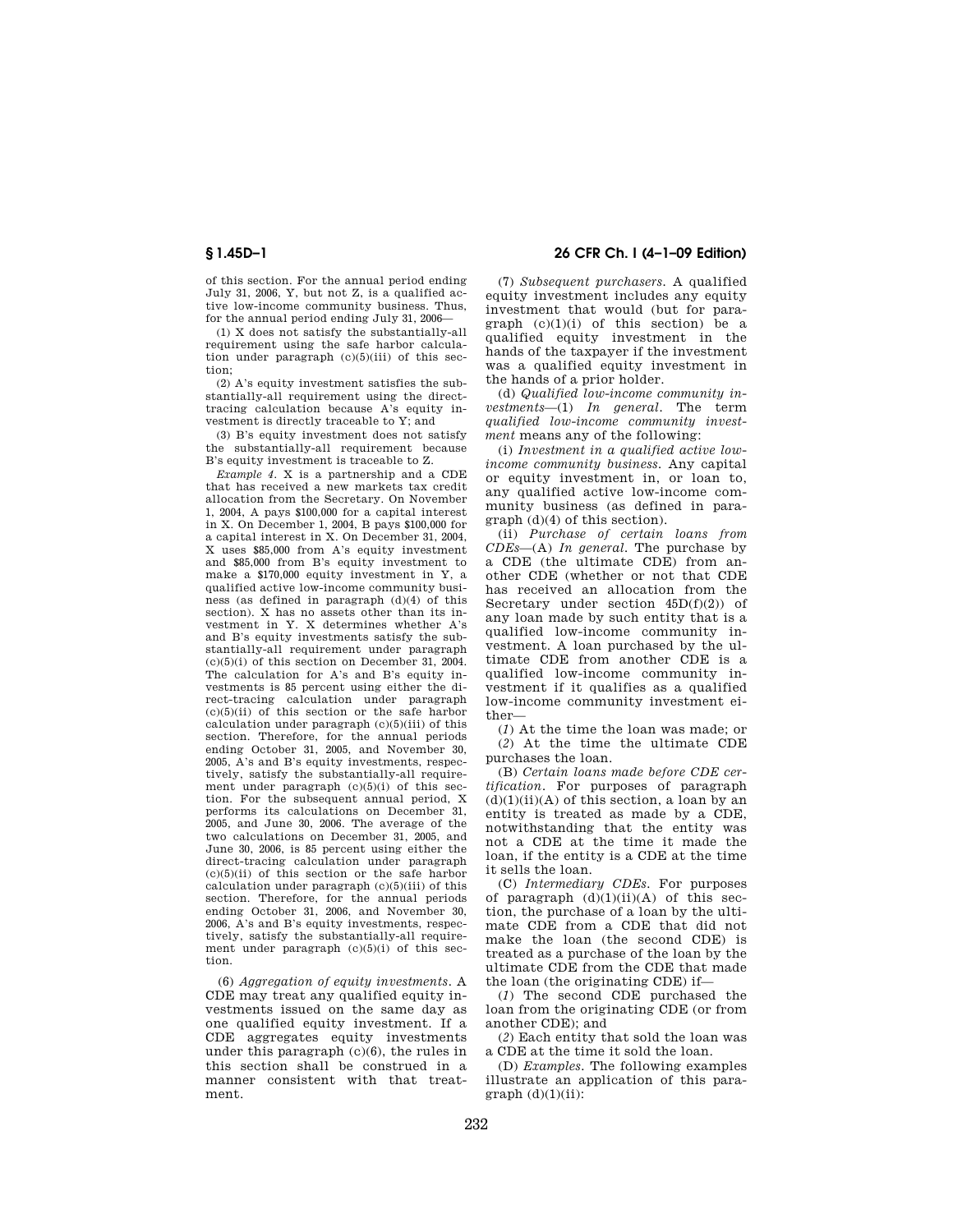*Example 1.* X is a partnership and a CDE that has received a new markets tax credit allocation from the Secretary. Y, a corporation, made a \$500,000 loan to Z in 1999. In January of 2004, Y is certified as a CDE. On September 1, 2004, X purchases the loan from Y. At the time X purchases the loan, Z is a qualified active low-income community business under paragraph (d)(4)(i) of this section. Accordingly, the loan purchased by X from Y is a qualified low-income community investment under paragraphs  $(d)(1)(ii)(A)$  and  $(B)$  of this section.

*Example 2.* The facts are the same as in *Example 1* except that on February 1, 2004, Y sells the loan to W and on September 1, 2004, W sells the loan to X. W is a CDE. Under paragraph  $(d)(1)(ii)(C)$  of this section, X's purchase of the loan from W is treated as the purchase of the loan from Y. Accordingly, the loan purchased by X from W is a qualified low-income community investment under paragraphs  $(d)(1)(ii)(A)$  and  $(C)$  of this section.

*Example 3.* The facts are the same as in *Example 2* except that W is not a CDE. Because W was not a CDE at the time it sold the loan to X, the purchase of the loan by X from W is not a qualified low-income community investment under paragraphs (d)(1)(ii)(A) and (C) of this section.

(iii) *Financial counseling and other services.* Financial counseling and other services (as defined in paragraph (d)(7) of this section) provided to any qualified active low-income community business, or to any residents of a lowincome community (as defined in section 45D(e)).

(iv) *Investments in other CDEs*—(A) *In general.* Any equity investment in, or loan to, any CDE (the second CDE) by a CDE (the primary CDE), but only to the extent that the second CDE uses the proceeds of the investment or loan—

(*1*) In a manner—

(*i*) That is described in paragraph  $(d)(1)(i)$  or (iii) of this section; and

(*ii*) That would constitute a qualified low-income community investment if it were made directly by the primary  $CDE$ 

(*2*) To make an equity investment in, or loan to, a third CDE that uses such proceeds in a manner described in paragraph  $(d)(1)(iv)(A)(I)$  of this section; or

(*3*) To make an equity investment in, or loan to, a third CDE that uses such proceeds to make an equity investment in, or loan to, a fourth CDE that uses such proceeds in a manner described in

paragraph (d)(1)(iv)(A)(*1*) of this section.

(B) *Examples.* The following examples illustrate an application of paragraph  $(d)(1)(iv)(A)$  of this section:

*Example 1.* X is a partnership and a CDE that has received a new markets tax credit allocation from the Secretary. On September 1, 2004, X uses \$975,000 to make an equity investment in Y. Y is a corporation and a CDE. On October 1, 2004, Y uses \$950,000 from X's equity investment to make a loan to Z. Z is a qualified active low-income community business under paragraph (d)(4)(i) of this section. Of X's equity investment in Y, \$950,000 is a qualified low-income community investment under paragraph (d)(1)(iv)(A)(*1*) of this section.

*Example 2.* W is a partnership and a CDE that has received a new markets tax credit allocation from the Secretary. On September 1, 2004, W uses \$975,000 to make an equity investment in X. On October 1, 2004, X uses \$950,000 from W's equity investment to make an equity investment in Y. X and Y are corporations and CDEs. On October 5, 2004, Y uses \$925,000 from X's equity investment to make a loan to Z. Z is a qualified active lowincome community business under paragraph  $(d)(4)(i)$  of this section. Of W's equity investment in X, \$925,000 is a qualified low-income community investment under paragraph  $(d)(1)(iv)(A)(2)$  of this section because X uses proceeds of W's equity investment to make an equity investment in Y, which uses \$925,000 of the proceeds in a manner described in paragraph  $(d)(1)(iv)(A)(1)$  of this section.

*Example 3.* U is a partnership and a CDE that has received a new markets tax credit allocation from the Secretary. On September 1, 2004, U uses \$975,000 to make an equity investment in V. On October 1, 2004, V uses \$950,000 from U's equity investment to make an equity investment in W. On October 5, 2004, W uses \$925,000 from V's equity investment to make an equity investment in X. On November 1, 2004, X uses \$900,000 from W's equity investment to make an equity investment in Y. V, W, X, and Y are corporations and CDEs. On November 5, 2004, Y uses \$875,000 from X's equity investment to make a loan to Z. Z is a qualified active low-income community business under paragraph  $(d)(4)(i)$  of this section. U's equity investment in V is not a qualified low-income community investment because X does not use proceeds of W's equity investment in a manner described in paragraph  $(d)(1)(iv)(A)(1)$  of this section.

(2) *Payments of, or for, capital, equity or principal*—(i) *In general.* Except as otherwise provided in this paragraph  $(d)(2)$ , amounts received by a CDE in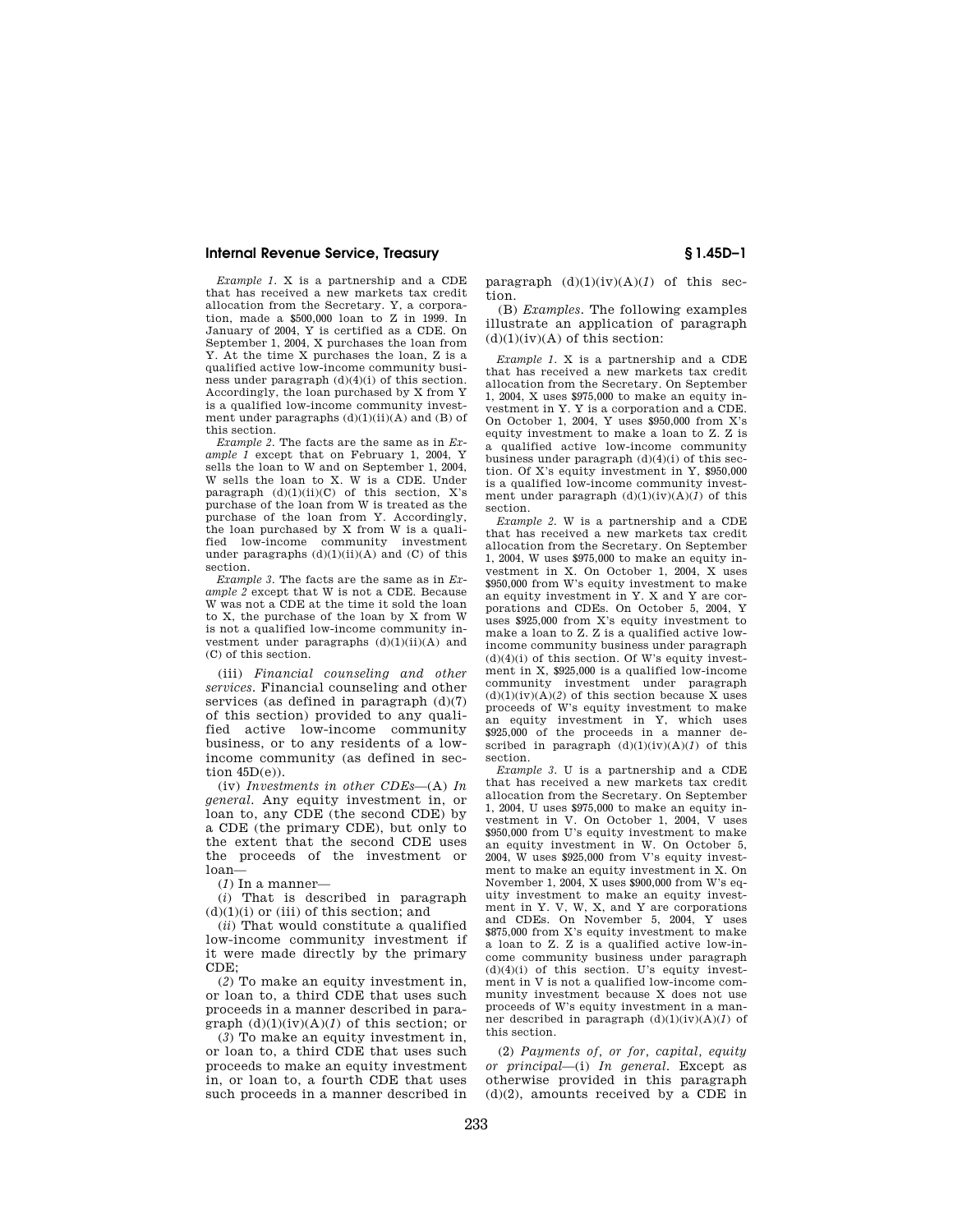payment of, or for, capital, equity or principal with respect to a qualified low-income community investment must be reinvested by the CDE in a qualified low-income community investment no later than 12 months from the date of receipt to be treated as continuously invested in a qualified lowincome community investment. If the amounts received by the CDE are equal to or greater than the cost basis of the original qualified low-income community investment (or applicable portion thereof), and the CDE reinvests, in accordance with this paragraph  $(d)(2)(i)$ , an amount at least equal to such original cost basis, then an amount equal to such original cost basis will be treated as continuously invested in a qualified low-income community investment. In addition, if the amounts received by the CDE are equal to or greater than the cost basis of the original qualified low-income community investment (or applicable portion thereof), and the CDE reinvests, in accordance with this paragraph  $(d)(2)(i)$ , an amount less than such original cost basis, then only the amount so reinvested will be treated as continuously invested in a qualified low-income community investment. If the amounts received by the CDE are less than the cost basis of the original qualified low-income community investment (or applicable portion thereof), and the CDE reinvests an amount in accordance with this paragraph  $(d)(2)(i)$ , then the amount treated as continuously invested in a qualified low-income community investment will equal the excess (if any) of such original cost basis over the amounts received by the CDE that are not so reinvested. Amounts received by a CDE in payment of, or for, capital, equity or principal with respect to a qualified low-income community investment during the seventh year of the 7-year credit period (as defined in paragraph  $(c)(5)(i)$  of this section) do not have to be reinvested by the CDE in a qualified low-income community investment in order to be treated as continuously invested in a qualified low-income community investment.

(ii) *Subsequent reinvestments.* In applying paragraph  $(d)(2)(i)$  of this section to subsequent reinvestments, the original cost basis is reduced by the amount (if

**§ 1.45D–1 26 CFR Ch. I (4–1–09 Edition)** 

any) by which the original cost basis exceeds the amount determined to be continuously invested in a qualified low-income community investment.

(iii) *Special rule for loans.* Periodic amounts received during a calendar year as repayment of principal on a loan that is a qualified low-income community investment are treated as continuously invested in a qualified low-income community investment if the amounts are reinvested in another qualified low-income community investment by the end of the following calendar year.

(iv) *Example.* The application of paragraphs  $(d)(2)(i)$  and  $(ii)$  of this section is illustrated by the following example:

*Example.* On April 1, 2003, A, B, and C each pay \$100,000 to acquire a capital interest in X, a partnership. X is a CDE that has received a new markets tax credit allocation from the Secretary. X treats the 3 partnership interests as one qualified equity investment under paragraph (c)(6) of this section. In August 2003, X uses the \$300,000 to make a qualified low-income community investment under paragraph (d)(1) of this section. In August 2005, the qualified low-income community investment is redeemed for \$250,000. In February 2006, X reinvests \$230,000 of the \$250,000 in a second qualified low-income community investment and uses the remaining \$20,000 for operating expenses. Under paragraph  $(d)(2)(i)$  of this section, \$280,000 of the proceeds of the qualified equity investment is treated as continuously invested in a qualified low-income community investment. In December 2008, X sells the second qualified low-income community investment and receives \$400,000. In March 2009, X reinvests \$320,000 of the \$400,000 in a third qualified low-income community investment. Under paragraphs  $(d)(2)(i)$  and  $(ii)$  of this section, \$280,000 of the proceeds of the qualified equity investment is treated as continuously invested in a qualified low-income community investment (\$40,000 is treated as invested in another qualified low-income community investment in March 2009).

(3) *Special rule for reserves.* Reserves (not in excess of 5 percent of the taxpayer's cash investment under paragraph (b)(4) of this section) maintained by the CDE for loan losses or for additional investments in existing qualified low-income community investments are treated as invested in a qualified low-income community investment under paragraph  $(d)(1)$  of this section. Reserves include fees paid to third parties to protect against loss of all or a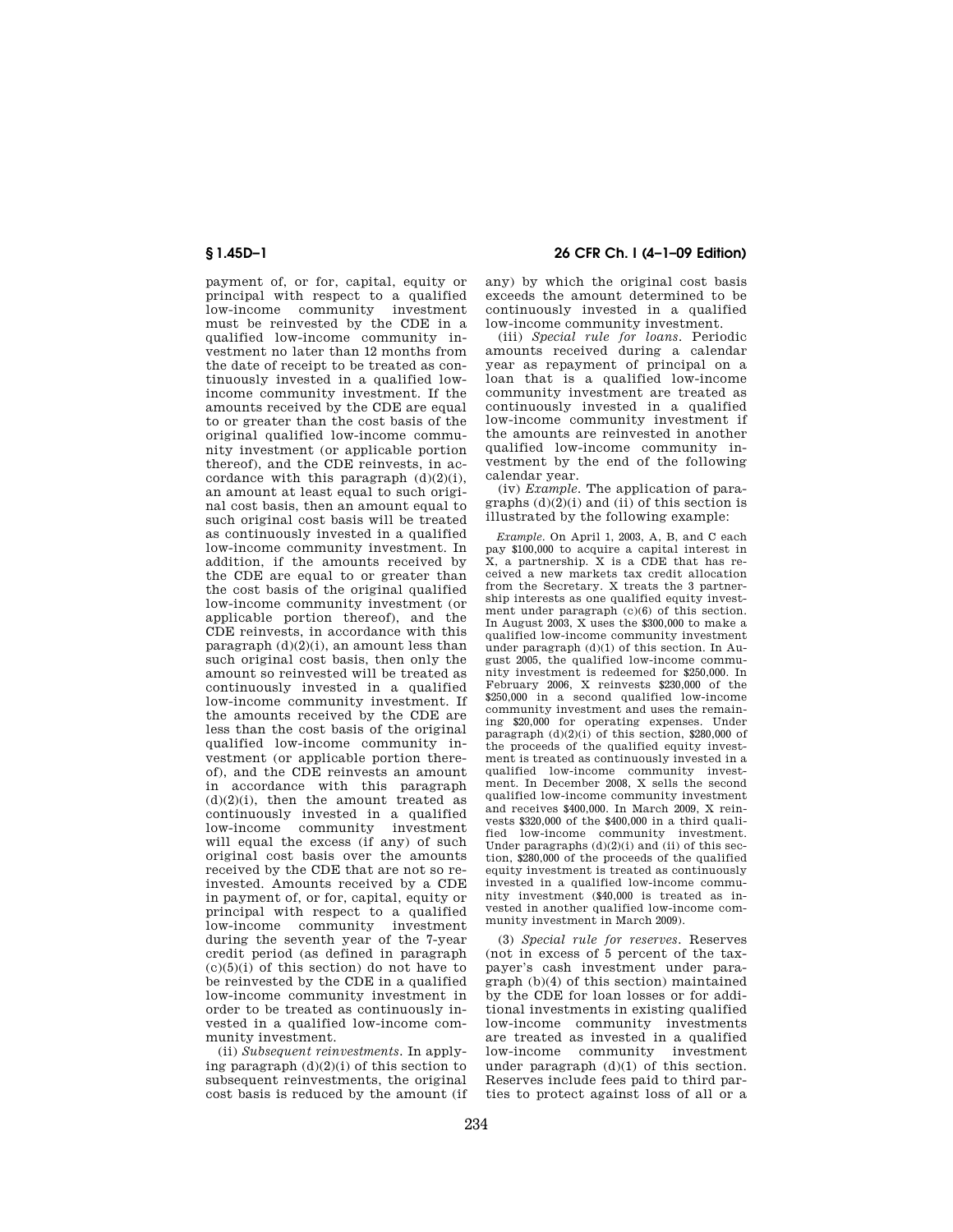portion of the principal of, or interest on, a loan that is a qualified low-income community investment.

(4) *Qualified active low-income community business*—(i) *In general.* The term *qualified active low-income community business* means, with respect to any taxable year, a corporation (including a nonprofit corporation) or a partnership engaged in the active conduct of a qualified business (as defined in paragraph  $(d)(5)$  of this section), if the requirements in paragraphs  $(d)(4)(i)(A)$ , (B), (C), (D), and (E) of this section are met. Solely for purposes of this section, a nonprofit corporation will be deemed to be engaged in the active conduct of a trade or business if it is engaged in an activity that furthers its purpose as a nonprofit corporation.

(A) *Gross-income requirement.* At least 50 percent of the total gross income of such entity is derived from the active conduct of a qualified business (as defined in paragraph  $(d)(5)$  of this section) within any low-income community (as defined in section 45D(e)). An entity is deemed to satisfy this paragraph  $(d)(4)(i)(A)$  if the entity meets the requirements of either paragraph  $(d)(4)(i)(B)$  or  $(C)$  of this section, if "50 percent'' is applied instead of *40 percent.* In addition, an entity may satisfy this paragraph  $(d)(4)(i)(A)$  based on all the facts and circumstances. See paragraph  $(d)(4)(iv)$  of this section for certain circumstances in which an entity will be treated as engaged in the active conduct of a trade or business.

(B) *Use of tangible property*—(*1*) *In general.* At least 40 percent of the use of the tangible property of such entity (whether owned or leased) is within any low-income community. This percentage is determined based on a fraction the numerator of which is the average value of the tangible property owned or leased by the entity and used by the entity during the taxable year in a low-income community and the denominator of which is the average value of the tangible property owned or leased by the entity and used by the entity during the taxable year. Property owned by the entity is valued at its cost basis as determined under section 1012. Property leased by the entity is valued at a reasonable amount established by the entity.

(*2*) *Example.* The application of paragraph  $(d)(4)(i)(B)(I)$  of this section is illustrated by the following example:

*Example.* X is a corporation engaged in the business of moving and hauling scrap metal. X operates its business from a building and an adjoining parking lot that X owns. The building and the parking lot are located in a low-income community (as defined in section 45D(e)). X's cost basis under section 1012 for the building and parking lot is \$200,000. During the taxable year, X operates its business 10 hours a day, 6 days a week. X owns and uses 40 trucks in its business, which, on average, are used 6 hours a day outside a low-income community and 4 hours a day inside a low-income community (including time in the parking lot). The cost basis under section 1012 of each truck is \$25,000. During nonbusiness hours, the trucks are parked in the lot. Only X's 10-hour business days are used in calculating the use of tangible property percentage under paragraph  $(d)(4)(i)(B)(1)$  of this section. Thus, the numerator of the tangible property calculation is \$600,000 (4⁄10 of \$1,000,000 (the \$25,000 cost basis of each truck times 40 trucks) plus \$200,000 (the cost basis of the building and parking lot)) and the denominator is \$1,200,000 (the total cost basis of the trucks, building, and parking lot), resulting in 50 percent of the use of X's tangible property being within a low-income community. Consequently, X satisfies the 40 percent use of tangible property test under paragraph  $(d)(4)(i)(B)(1)$  of this section.

(C) *Services performed.* At least 40 percent of the services performed for such entity by its employees are performed in a low-income community. This percentage is determined based on a fraction the numerator of which is the total amount paid by the entity for employee services performed in a lowincome community during the taxable year and the denominator of which is the total amount paid by the entity for employee services during the taxable year. If the entity has no employees, the entity is deemed to satisfy this paragraph  $(d)(4)(i)(C)$ , and paragraph  $(d)(4)(i)(A)$  of this section, if the entity meets the requirement of paragraph  $(d)(4)(i)(B)$  of this section if "85 percent'' is applied instead of *40 percent.* 

(D) *Collectibles.* Less than 5 percent of the average of the aggregate unadjusted bases of the property of such entity is attributable to collectibles (as defined in section  $408(m)(2)$ ) other than collectibles that are held primarily for sale to customers in the ordinary course of business.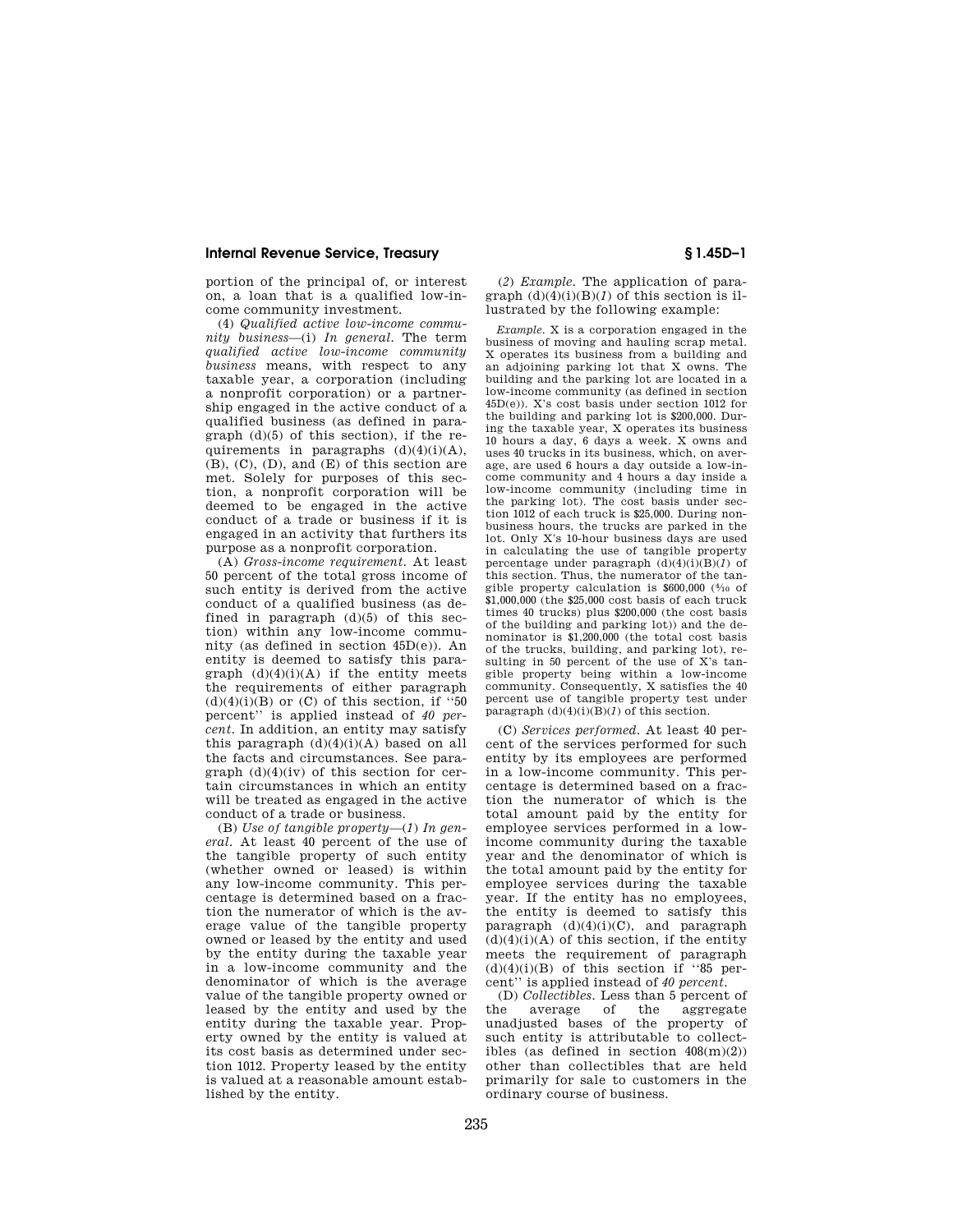**§ 1.45D–1 26 CFR Ch. I (4–1–09 Edition)** 

(E) *Nonqualified financial property*—(*1*) *In general.* Less than 5 percent of the average of the aggregate unadjusted bases of the property of such entity is attributable to *nonqualified financial property.* For purposes of the preceding sentence, the term *nonqualified financial property* means debt, stock, partnership interests, options, futures contracts, forward contracts, warrants, notional principal contracts, annuities, and other similar property except that such term does not include—

(*i*) Reasonable amounts of working capital held in cash, cash equivalents, or debt instruments with a term of 18 months or less (because the definition of *nonqualified financial property* includes debt instruments with a term in excess of 18 months, banks, credit unions, and other financial institutions are generally excluded from the definition of a *qualified active low-income community business*); or

(*ii*) Debt instruments described in section  $1221(a)(4)$ .

(*2*) *Construction of real property.* For purposes of paragraph  $(d)(4)(i)(E)(1)(i)$ of this section, the proceeds of a capital or equity investment or loan by a CDE that will be expended for construction of real property within 12 months after the date the investment or loan is made are treated as a reasonable amount of working capital.

(ii) *Proprietorships.* Any business carried on by an individual as a proprietor is a qualified active low-income community business if the business would meet the requirements of paragraph  $(d)(4)(i)$  of this section if the business were incorporated.

(iii) *Portions of business*—(A) *In general.* A CDE may treat any trade or business (or portion thereof) as a qualified active low-income community business if the trade or business (or portion thereof) would meet the requirements of paragraph  $(d)(4)(i)$  of this section if the trade or business (or portion thereof) were separately incorporated and a complete and separate set of books and records is maintained for that trade or business (or portion thereof). However, the CDE's capital or equity investment or loan is not a qualified low-income community investment under paragraph  $(d)(1)(i)$  of this section to the extent the proceeds

of the investment or loan are not used for the trade or business (or portion thereof) that is treated as a qualified active low-income community business under this paragraph  $(d)(4)(iii)(A)$ .

(B) *Examples.* The following examples illustrate an application of paragraph  $(d)(4)(iii)$  of this section:

*Example 1.* X is a partnership and a CDE that receives a new markets tax credit allocation from the Secretary. A pays \$1 million for a capital interest in X. Z is a corporation that operates a supermarket that is not in a low-income community (as defined in section  $45D(e)$ ). X uses the proceeds of A's equity investment to make a loan to Z that Z will use to construct a new supermarket in a low-income community. Z will maintain a complete and separate set of books and records for the new supermarket. The proceeds of X's loan to Z will be used exclusively for the new supermarket. Assume that Z's new supermarket in the low-income community would meet the requirements to be a qualified active low-income community business under paragraph  $(d)(4)(i)$  of this section if it were separately incorporated. Pursuant to paragraph (d)(4)(iii)(A) of this section, X treats Z's new supermarket as the qualified active low-income community business. Accordingly, X's loan to Z is a qualified low-income community investment under paragraph  $(d)(1)(i)$  of this section.

*Example 2.* X is a partnership and a CDE that receives a new markets tax credit allocation from the Secretary. A pays \$1 million for a capital interest in X. Z is a corporation that operates a liquor store in a low-income community (as defined in section 45D(e)). A liquor store is not a qualified business under paragraph  $(d)(5)(iii)(B)$  of this section. X uses the proceeds of A's equity investment to make a loan to Z that Z will use to construct a restaurant next to the liquor store. Z will maintain a complete and separate set of books and records for the new restaurant. The proceeds of X's loan to Z will be used exclusively for the new restaurant. Assume that Z's restaurant would meet the requirements to be a qualified active low-income<br>community business under paragraph community  $(d)(4)(i)$  of this section if it were separately incorporated. Pursuant to paragraph  $(d)(4)(iii)$  of this section, X treats Z's restaurant as the qualified active low-income community business. Accordingly, X's loan to Z is a qualified low-income community investment under paragraph (d)(1)(i) of this section.

*Example 3.* X is a partnership and a CDE that receives a new markets tax credit allocation from the Secretary. A pays \$1 million for a capital interest in X. Z is a corporation that operates an insurance company in a low-income community (as defined in section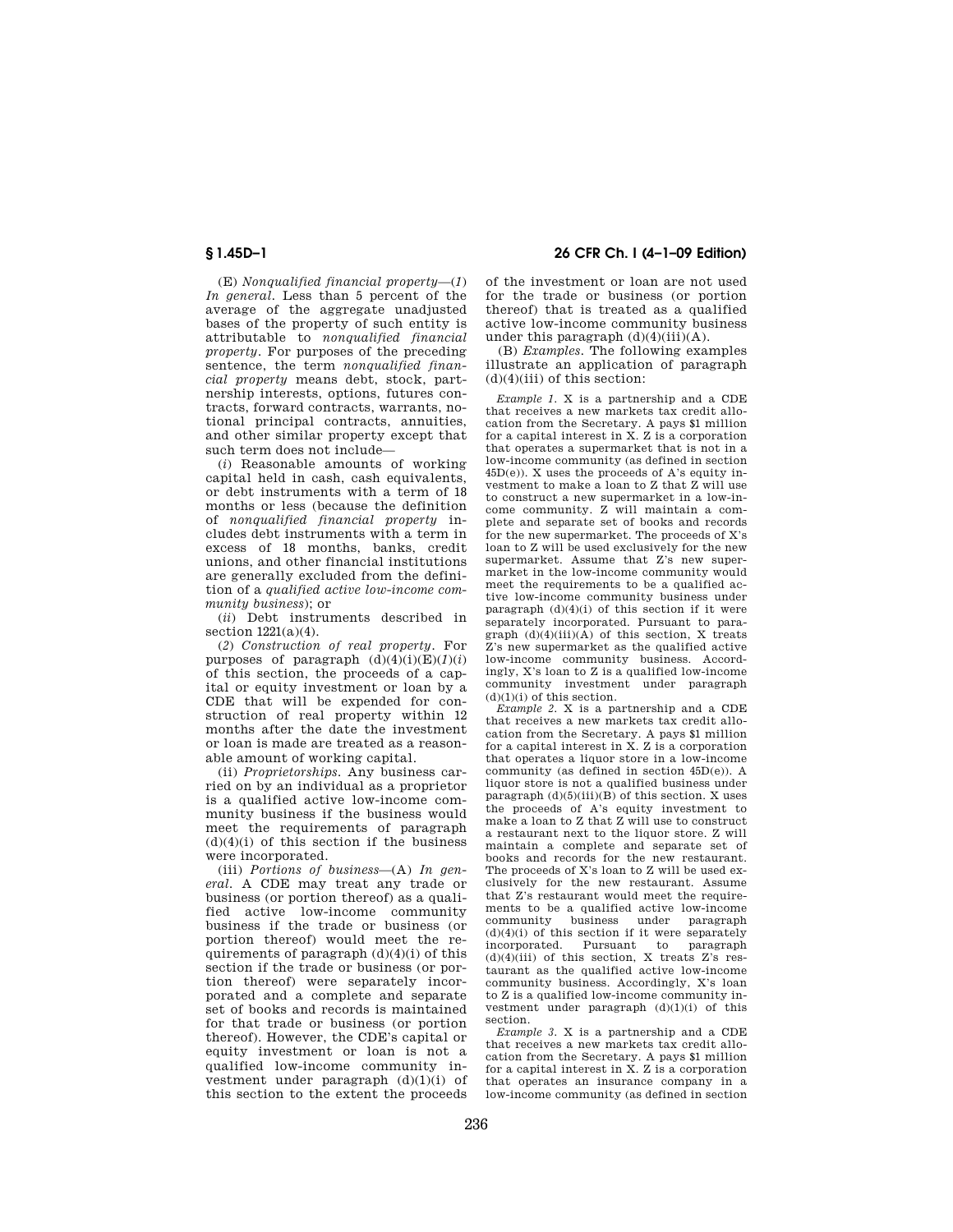45D(e)). Five percent or more of the average of the aggregate unadjusted bases of Z's property is attributable to nonqualified financial property under paragraph  $(d)(4)(i)(E)$ of this section. Z's insurance operations include different operating units including a claims processing unit. X uses the proceeds of A's equity investment to make a loan to Z for use in Z's claims processing operations. Z will maintain a complete and separate set of books and records for the claims processing unit. The proceeds of X's loan to Z will be used exclusively for the claims processing unit. Assume that Z's claims processing unit would meet the requirements to be a qualified active low-income community business under paragraph  $(d)(4)(i)$  of this section if it were separately incorporated. Pursuant to paragraph  $(d)(4)(iii)$  of this section, X treats Z's claims processing unit as the qualified active low-income community business. Accordingly, X's loan to Z is a qualified low-income community investment under paragraph  $(d)(1)(i)$  of this section.

(iv) *Active conduct of a trade or business*—(A) *Special rule.* For purposes of paragraph  $(d)(4)(i)$  of this section, an entity will be treated as engaged in the active conduct of a trade or business if, at the time the CDE makes a capital or equity investment in, or loan to, the entity, the CDE reasonably expects that the entity will generate revenues (or, in the case of a nonprofit corporation, engage in an activity that furthers its purpose as a nonprofit corporation) within 3 years after the date the investment or loan is made.

(B) *Example.* The application of paragraph  $(d)(4)(iv)(A)$  of this section is illustrated by the following example:

*Example.* X is a partnership and a CDE that receives a new markets tax credit allocation from the Secretary on July 1, 2004. X makes a ten-year loan to Y. Y is a newly formed entity that will own and operate a shopping center to be constructed in a low-income community. Y has no revenues but X reasonably expects that Y will generate revenues beginning in December 2005. Under paragraph  $(d)(4)(iv)(A)$  of this section, Y is treated as engaged in the active conduct of a trade or business for purposes of paragraph  $(d)(4)(i)$  of this section.

(5) *Qualified business*—(i) *In general.*  Except as otherwise provided in this paragraph (d)(5), the term *qualified business* means any trade or business. There is no requirement that employees of a qualified business be residents of a low-income community.

(ii) *Rental of real property.* The rental to others of real property located in any low-income community (as defined in section 45D(e)) is a qualified business if and only if the property is not residential rental property (as defined in section  $168(e)(2)(A)$  and there are substantial improvements located on the real property. However, a CDE's investment in or loan to a business engaged in the rental of real property is not a qualified low-income community investment under paragraph  $(d)(1)(i)$  of this section to the extent a lessee of the real property is described in para $graph$  (d)(5)(iii)(B) of this section.

(iii) *Exclusions*—(A) *Trades or businesses involving intangibles.* The term *qualified business* does not include any trade or business consisting predominantly of the development or holding of intangibles for sale or license.

(B) *Certain other trades or businesses.*  The term *qualified business* does not include any trade or business consisting of the operation of any private or commercial golf course, country club, massage parlor, hot tub facility, suntan facility, racetrack or other facility used for gambling, or any store the principal business of which is the sale of alcoholic beverages for consumption off premises.

(C) *Farming.* The term *qualified business* does not include any trade or business the principal activity of which is farming (within the meaning of section  $2032A(e)(5)(A)$  or  $(B)$ ) if, as of the close of the taxable year of the taxpayer conducting such trade or business, the sum of the aggregate unadjusted bases (or, if greater, the fair market value) of the assets owned by the taxpayer that are used in such a trade or business, and the aggregate value of the assets leased by the taxpayer that are used in such a trade or business, exceeds \$500,000. For purposes of this paragraph  $(d)(5)(iii)(C)$ , two or more trades or businesses will be treated as a single trade or business under rules similar to the rules of section  $52(a)$  and  $(b)$ .

(6) *Qualifications*—(i) *In general.* Except as provided in paragraph  $(d)(6)(ii)$ of this section, an entity is treated as a qualified active low-income community business for the duration of the CDE's investment in the entity if the CDE reasonably expects, at the time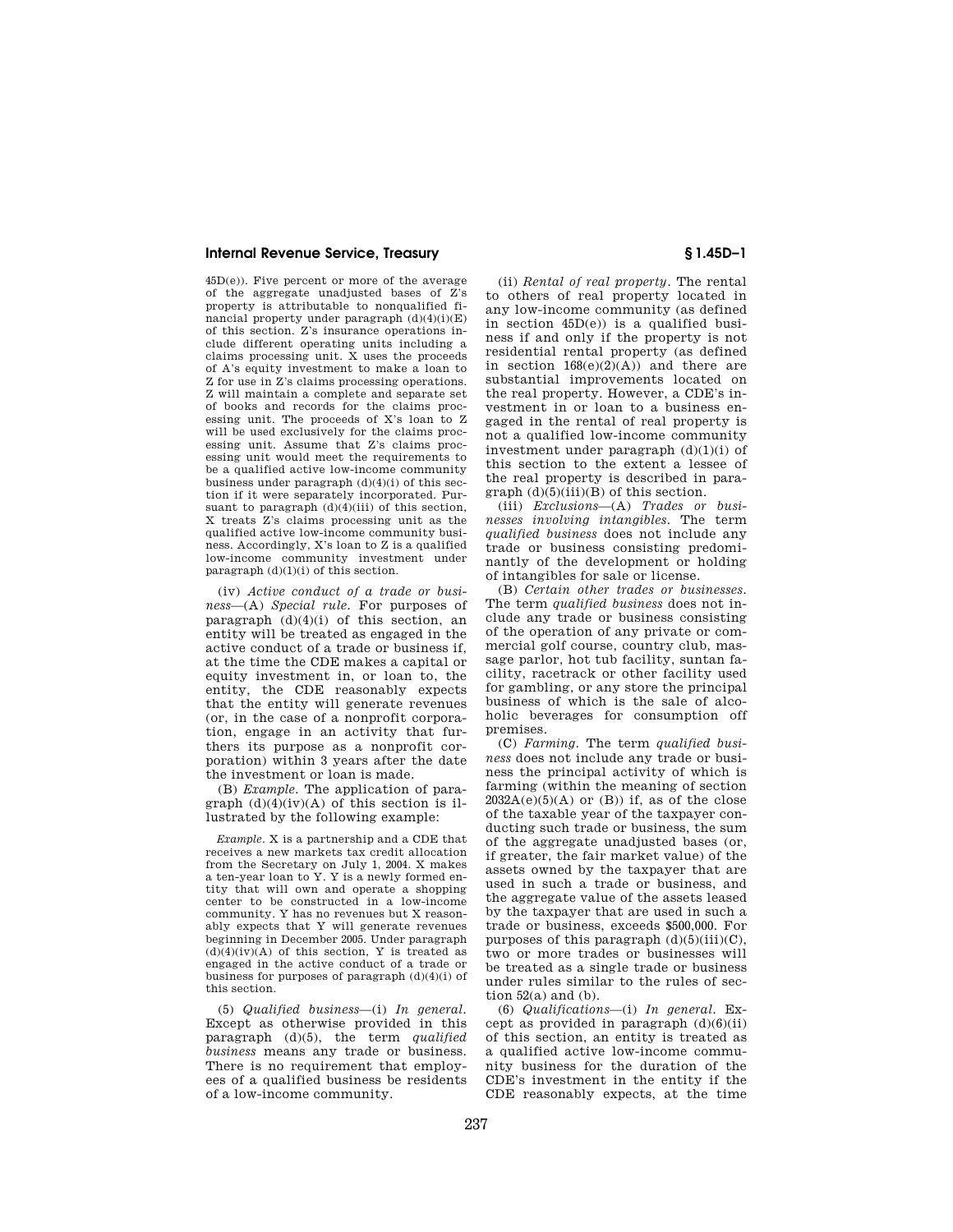the CDE makes the capital or equity investment in, or loan to, the entity, that the entity will satisfy the requirements to be a qualified active low-income community business under paragraph (d)(4)(i) of this section throughout the entire period of the investment or loan.

(ii) *Control*—(A) *In general.* If a CDE controls or obtains control of an entity at any time during the 7-year credit period (as defined in paragraph (c)(5)(i) of this section), the entity will be treated as a qualified active low-income community business only if the entity satisfies the requirements of paragraph  $(d)(4)(i)$  of this section throughout the entire period the CDE controls the entity.

(B) *Definition of control.* Control means, with respect to an entity, direct or indirect ownership (based on value) or control (based on voting or management rights) of more than 50 percent of the entity. For purposes of the preceding sentence, the term *management rights* means the power to influence the management policies or investment decisions of the entity.

(C) *Disregard of control.* For purposes of paragraph  $(d)(6)(ii)(A)$  of this section, the acquisition of control of an entity by a CDE is disregarded during the 12-month period following such acquisition of control (the 12-month period) if—

(*1*) The CDE's capital or equity investment in, or loan to, the entity met the requirements of paragraph  $(d)(6)(i)$ of this section when initially made;

(*2*) The CDE's acquisition of control of the entity is due to financial difficulties of the entity that were unforeseen at the time the investment or<br>loan described in paragraph loan described in paragraph  $(d)(6)(ii)(C)(1)$  of this section was made; and

(*3*) If the acquisition of control occurs before the seventh year of the 7 year credit period (as defined in paragraph  $(c)(5)(i)$  of this section), either-

(*i*) The entity satisfies the requirements of paragraph (d)(4) of this section by the end of the 12-month period; or

(*ii*) The CDE sells or causes to be redeemed the entire amount of the investment or loan described in paragraph  $(d)(6)(ii)(C)(1)$  of this section and,

**§ 1.45D–1 26 CFR Ch. I (4–1–09 Edition)** 

by the end of the 12-month period, reinvests the amount received in respect of the sale or redemption in a qualified low-income community investment under paragraph (d)(1) of this section. For this purpose, the amount treated as continuously invested in a qualified low-income community investment is determined under paragraphs  $(d)(2)(i)$ and (ii) of this section.

(7) *Financial counseling and other services.* The term *financial counseling and other services* means advice provided by the CDE relating to the organization or operation of a trade or business.

(8) *Special rule for certain loans*—(i) *In general.* For purposes of paragraphs  $(d)(1)(i)$ , (ii), and (iv) of this section, a loan is treated as made by a CDE to the extent the CDE purchases the loan from the originator (whether or not the originator is a CDE) within 30 days after the date the originator makes the loan if, at the time the loan is made, there is a legally enforceable written agreement between the originator and the CDE which—

(A) Requires the CDE to approve the making of the loan either directly or by imposing specific written loan underwriting criteria; and

(B) Requires the CDE to purchase the loan within 30 days after the date the loan is made.

(ii) *Example.* The application of paragraph  $(d)(8)(i)$  of this section is illustrated by the following example:

*Example.* (i) X is a partnership and a CDE that has received a new markets tax credit allocation from the Secretary. On October 1, 2004, Y enters into a legally enforceable written agreement with W. Y and W are corporations but only Y is a CDE. The agreement between Y and W provides that Y will purchase loans (or portions thereof) from W within 30 days after the date the loan is made by W, and that Y will approve the making of the loans.

(ii) On November 1, 2004, W makes an \$825,000 loan to Z pursuant to the agreement between Y and W. Z is a qualified active lowincome community business under paragraph  $(d)(4)$  of this section. On November 15, 2004, Y purchases the loan from W for \$840,000. On December 31, 2004, X purchases the loan from Y for \$850,000.

(iii) Under paragraph  $(d)(8)(i)$  of this section, the loan to Z is treated as made by Y. Y's loan to Z is a qualified low-income community investment under paragraph  $(d)(1)(i)$ of this section. Accordingly, under paragraph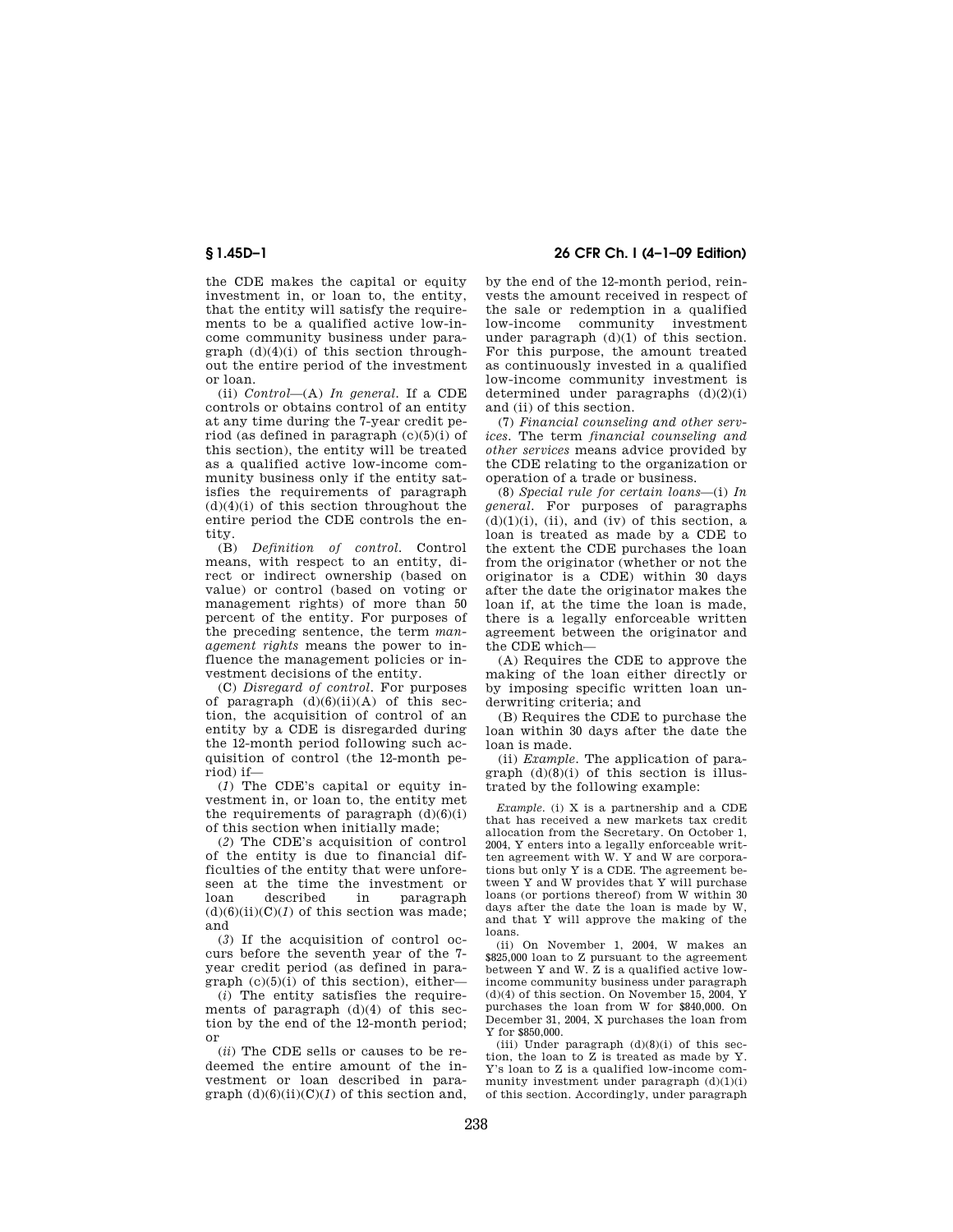$(d)(1)(ii)(A)$  of this section. X's purchase of the loan from Y is a qualified low-income community investment in the amount of \$850,000.

(e) *Recapture*—(1) *In general.* If, at any time during the 7-year period beginning on the date of the original issue of a qualified equity investment in a CDE. there is a recapture event under paragraph (e)(2) of this section with respect to such investment, then the tax imposed by Chapter 1 of the Internal Revenue Code for the taxable year in which the recapture event occurs is increased by the credit recapture amount under section  $45D(g)(2)$ . A recapture event under paragraph  $(e)(2)$  of this section requires recapture of credits allowed to the taxpayer who purchased the equity investment from the CDE at its original issue and to all subsequent holders of that investment.

(2) *Recapture event.* There is a recapture event with respect to an equity investment in a CDE if—

(i) The entity ceases to be a CDE;

(ii) The proceeds of the investment cease to be used in a manner that satisfies the substantially-all requirement of paragraph (c)(1)(ii) of this section; or

(iii) The investment is redeemed or otherwise cashed out by the CDE.

(3) *Redemption*—(i) *Equity investment in a C corporation.* For purposes of paragraph  $(e)(2)(iii)$  of this section, an equity investment in a CDE that is treated as a C corporation for Federal tax purposes is redeemed when section  $302(a)$  applies to amounts received by the equity holder. An equity investment is treated as cashed out when section  $301(c)(2)$  or section  $301(c)(3)$  applies to amounts received by the equity holder. An equity investment is not treated as cashed out when only section  $301(c)(1)$  applies to amounts received by the equity holder.

(ii) *Equity investment in an S corpora*purposes of paragraph  $(e)(2)(iii)$  of this section, an equity investment in a CDE that is an S corporation is redeemed when section 302(a) applies to amounts received by the equity holder. An equity investment in an S corporation is treated as cashed out when a distribution to a shareholder described in section 1368(a) exceeds the accumulated adjustments account determined under §1.1368–2 and any accumulated earnings and profits of the S corporation.

(iii) *Capital interest in a partnership.*  In the case of an equity investment that is a capital interest in a CDE that is a partnership for Federal tax purposes, a pro rata cash distribution by the CDE to its partners based on each partner's capital interest in the CDE during the taxable year will not be treated as a redemption for purposes of paragraph  $(e)(2)(iii)$  of this section if the distribution does not exceed the CDE's *operating income* for the taxable year. In addition, a non-pro rata *de minimis* cash distribution by a CDE to a partner or partners during the taxable year will not be treated as a redemption. A non-pro rata *de minimis* cash distribution may not exceed the lesser of 5 percent of the CDE's *operating income* for that taxable year or 10 percent of the partner's capital interest in the CDE. For purposes of this paragraph  $(e)(3)(iii)$ , with respect to any taxable year, *operating income* is the sum of:

(A) The CDE's taxable income as determined under section 703, except that—

(*1*) The items described in section 703(a)(1) shall be aggregated with the non-separately stated tax items of the partnership; and

(*2*) Any gain resulting from the sale of a capital asset under section 1221(a) or section 1231 property shall not be included in taxable income;

(B) Deductions under section 165, but only to the extent the losses were realized from qualified low-income community investments under paragraph (d)(1) of this section;

(C) Deductions under sections 167 and 168, including the additional first-year depreciation under section 168(k);

(D) Start-up expenditures amortized under section 195; and

(E) Organizational expenses amortized under section 709.

(4) *Bankruptcy.* Bankruptcy of a CDE is not a recapture event.

(5) *Waiver of requirement or extension of time*—(i) *In general.* The Commissioner may waive a requirement or extend a deadline if such waiver or extension does not materially frustrate the purposes of section 45D and this section.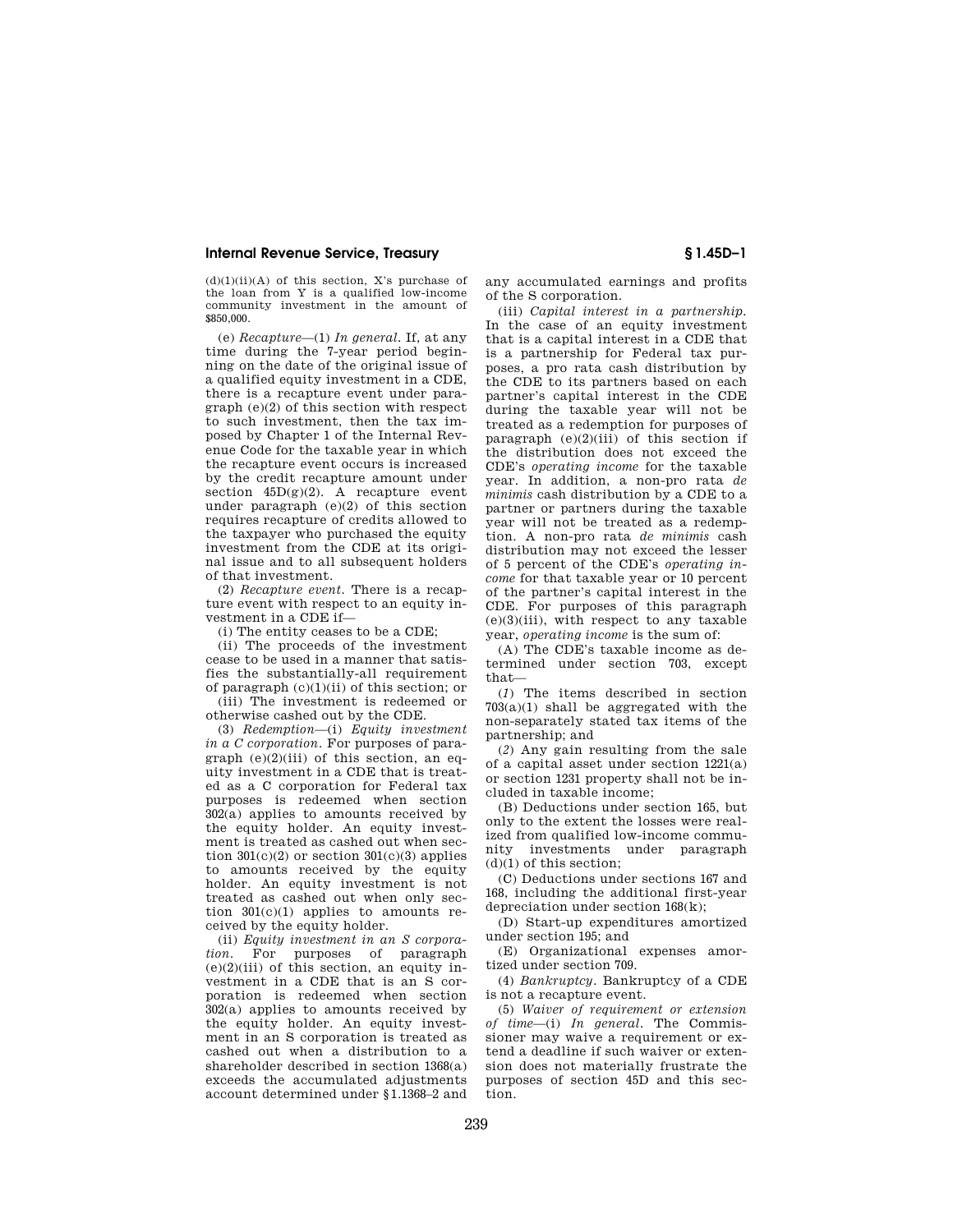(ii) *Manner for requesting a waiver or extension.* A CDE that believes it has good cause for a waiver or an extension may request relief from the Commissioner in a ruling request. The request should set forth all the relevant facts and include a detailed explanation describing the event or events relating to the request for a waiver or an extension. For further information on the application procedure for a ruling, see Rev. Proc. 2005–1 (2005–1 I.R.B. 1) or its successor revenue procedure (see  $§601.601(d)(2)$  of this chapter).

(iii) *Terms and conditions.* The granting of a waiver or an extension to a CDE under this section may require adjustments of the CDE's requirements under section 45D and this section as may be appropriate.

(6) *Cure period.* If a qualified equity investment fails the substantially-all requirement under paragraph (c)(5)(i) of this section, the failure is not a recapture event under paragraph (e)(2)(ii) of this section if the CDE corrects the failure within 6 months after the date the CDE becomes aware (or reasonably should have become aware) of the failure. Only one correction is permitted for each qualified equity investment during the 7-year credit period under this paragraph  $(e)(6)$ .

(7) *Example.* The application of this paragraph (e) is illustrated by the following example:

*Example.* In 2003, A and B acquire separate qualified equity investments in X, a partnership. X is a CDE that has received a new markets tax credit allocation from the Secretary. X uses the proceeds of A's qualified equity investment to make a qualified lowincome community investment in Y, and X uses the proceeds of B's qualified equity investment to make a qualified low-income community investment in Z. Y and Z are not CDEs. X controls both Y and Z within the meaning of paragraph  $(d)(6)(ii)(B)$  of this section. In 2003, Y and Z are qualified active low-income community businesses. In 2007, Y, but not Z, is a qualified active low-income community business and X does not satisfy the substantially-all requirement using the safe harbor calculation under paragraph  $(c)(5)(iii)$  of this section. A's equity investment satisfies the substantially-all requirement of paragraph  $(c)(1)(ii)$  of this section using the direct-tracing calculation of paragraph  $(c)(5)(ii)$  of this section because A's equity investment is traceable to Y. However, B's equity investment fails the substantially-all requirement using the direct-trac-

# **§ 1.45D–1 26 CFR Ch. I (4–1–09 Edition)**

ing calculation because B's equity investment is traceable to Z. Therefore, under paragraph  $(e)(2)(ii)$  of this section, there is a recapture event for B's equity investment (but not A's equity investment).

(f) *Basis reduction*—(1) *In general.* A taxpayer's basis in a qualified equity investment is reduced by the amount of any new markets tax credit determined under paragraph (b)(1) of this section with respect to the investment. A basis reduction occurs on each credit allowance date under paragraph (b)(2) of this section. This paragraph (f) does not apply for purposes of sections 1202, 1400B, and 1400F.

(2) *Adjustment in basis of interest in partnership or S corporation.* The adjusted basis of either a partner's interest in a partnership, or stock in an S corporation, must be appropriately adjusted to take into account adjustments made under paragraph (f)(1) of this section in the basis of a qualified equity investment held by the partnership or S corporation (as the case may be).

(g) *Other rules*—(1) *Anti-abuse.* If a principal purpose of a transaction or a series of transactions is to achieve a result that is inconsistent with the purposes of section 45D and this section, the Commissioner may treat the transaction or series of transactions as causing a recapture event under paragraph (e)(2) of this section.

(2) *Reporting requirements*—(i) *Notification by CDE to taxpayer*—(A) *Allowance of new markets tax credit.* A CDE must provide notice to any taxpayer who acquires a qualified equity investment in the CDE at its original issue that the equity investment is a qualified equity investment entitling the taxpayer to claim the new markets tax credit. The notice must be provided by the CDE to the taxpayer no later than 60 days after the date the taxpayer makes the investment in the CDE. The notice must contain the amount paid to the CDE for the qualified equity investment at its original issue and the taxpayer identification number of the CDE.

(B) *Recapture event.* If, at any time during the 7-year period beginning on the date of the original issue of a qualified equity investment in a CDE, there is a recapture event under paragraph  $(e)(2)$  of this section with respect to